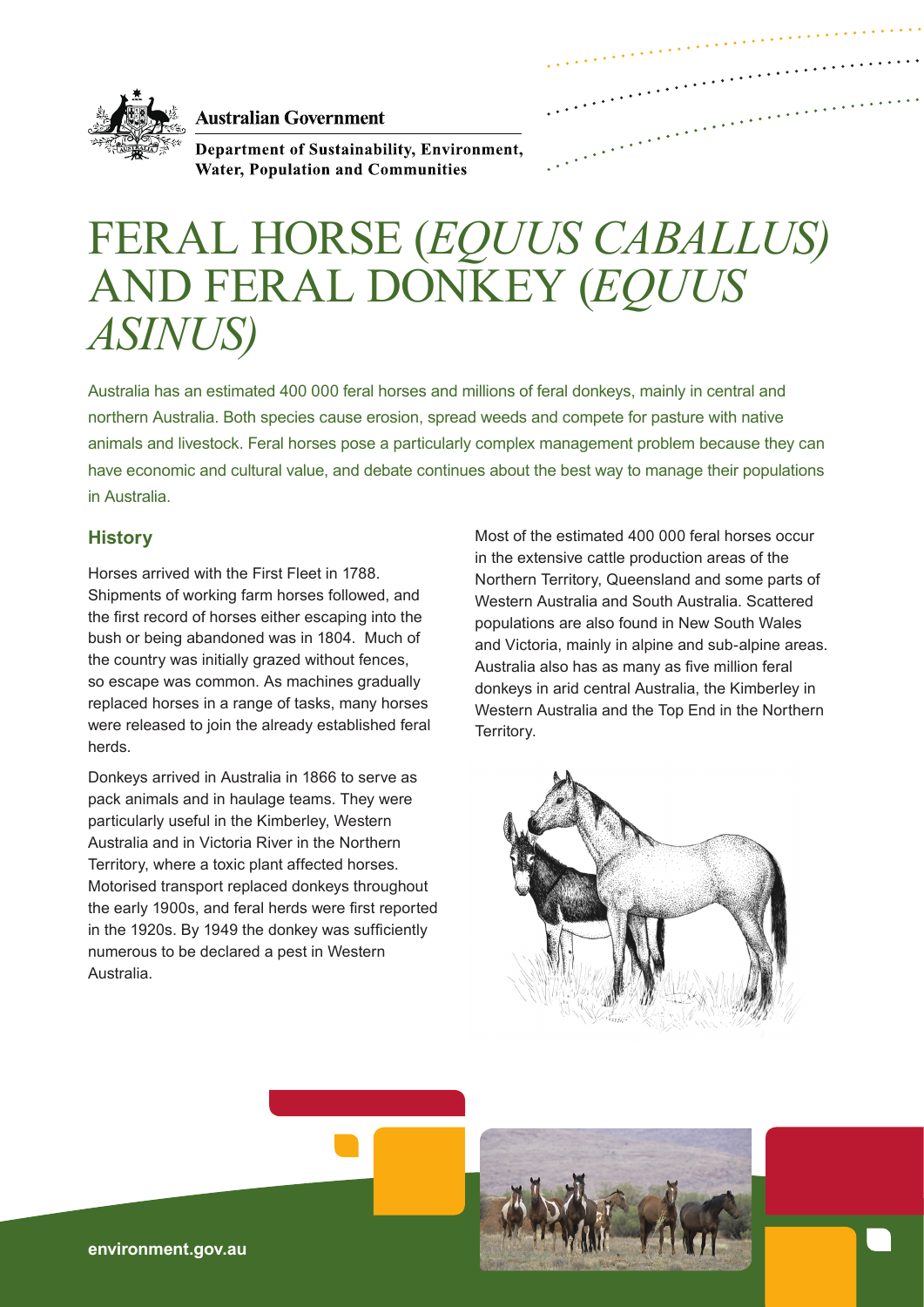

Distribution of feral horses in Australia. Adapted from: Clarke GM et al (2000). *Environmental Pest Species in Australia*. Internal report, Department of the Environment and Heritage, Canberra.

## **Ecology**

Feral horses inhabit a variety of country: semiarid plains and rocky ranges, tropical grasslands and wetlands, temperate ranges, subalpine forests and small offshore islands. They prefer grassland and shrubland with plentiful water and pasture. Feral donkeys prefer tropical savannas and arid hill country. Drought and severe bushfires are the only significant natural threats to feral horses and donkeys. Left unmanaged it is estimated that populations will increase at a rate of 20 per cent per year.

Feral horses and donkeys form small social units of either a dominant stallion accompanying one to three mares and their offspring, or a bachelor group. The groups of mares, offspring and a stallion favour areas near permanent water and have loose territories, while bachelor groups range more widely. Home ranges can be up to 88 square kilometres in the central Australian ranges.

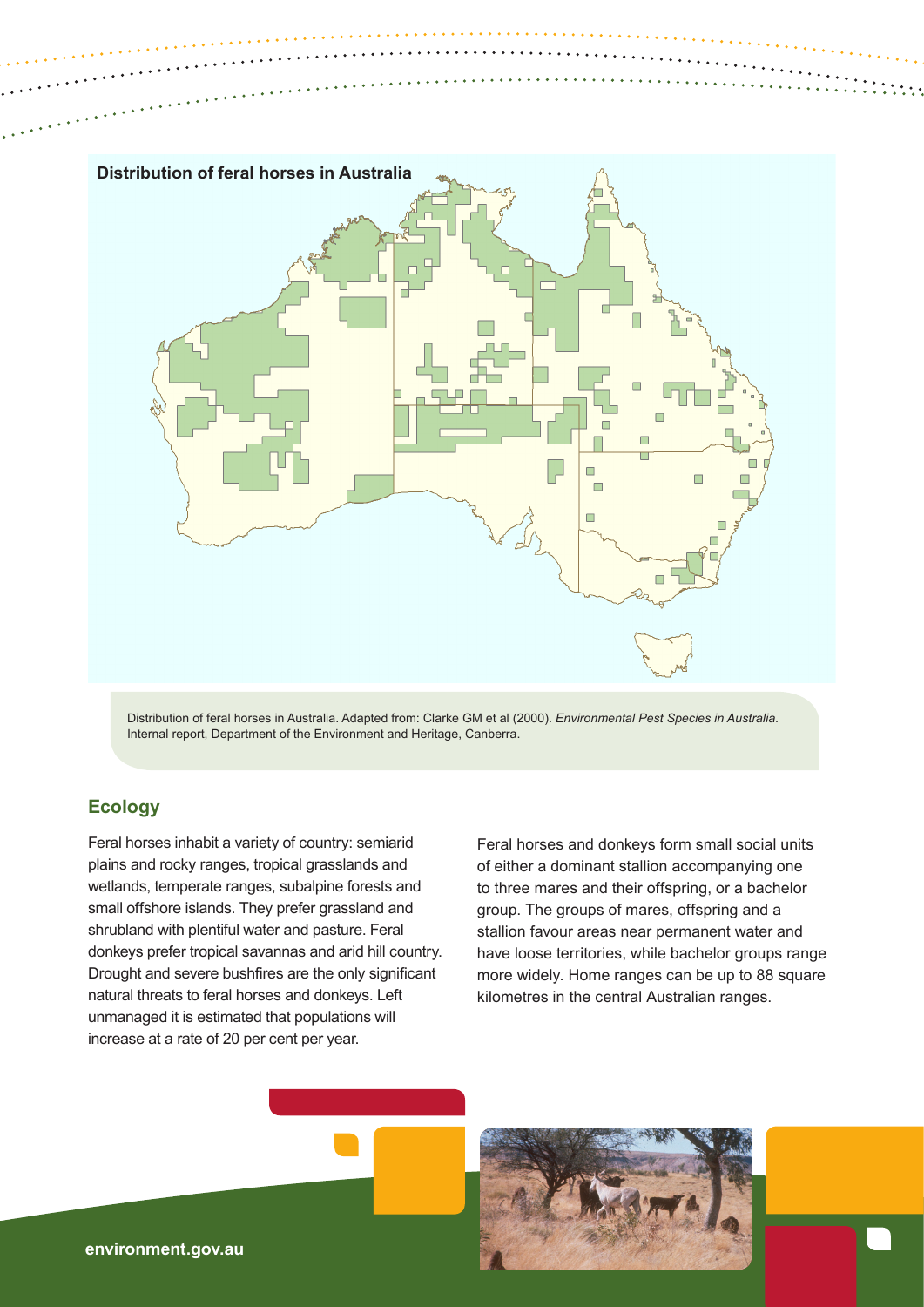Donkeys eat coarser vegetation than horses. Both species generally drink regularly, although donkeys can survive in areas without surface water. Both can travel further than cattle to water.

Feral horses breed in spring to summer and have a gestation period of about 11 months. They can produce one foal every two years. Feral donkeys produce one foal a year if conditions are favourable.

#### **Impact**

Feral horses and donkeys are serious environmental pests, causing erosion and damaging vegetation with their hard hoofs. They damage and foul waterholes, and introduce weeds through seeds carried in their dung, manes and tails. Feral horses and donkeys may also compete for food and water with native animals.

In central Australia, feral horses overgraze large areas because they can travel up to 50 kilometres from water in search of food. This can force native wildlife from its favoured habitats. The impact of feral horses and donkeys on native grasses, herbs, shrubs and drinkable water is most pronounced during drought. They can quickly degrade areas close to remote waterholes and natural springs, which during a drought become refuges critical to the survival of many native animals and plants. Without these refuges, native plants and animals may become locally extinct.

Feral horses and donkeys also have an impact on the productivity of farming land. Feral horses eat pasture grasses, destroy fences, and during a muster can cause cattle to scatter. They can carry exotic diseases such as equine influenza and African horse sickness, which are serious threats to domestic horses. They can also carry tick fever, which can infect domestic horses and cattle.

#### **Control**

Drought has a severe impact on feral horses: old horses, juveniles and mares with young are the most vulnerable. During drought many horses can die, mainly from starvation, lack of water and eating toxic plants that they usually avoid. They gather round waterholes where they are often culled for humane reasons.

Feral horses can be controlled using a number of conventional control techniques providing strict animal welfare guidelines are followed.

Herds are often mustered and usually some of the younger horses are kept for saddle horses or pets. Trapping may be less stressful to feral horses than mustering, but there are animal welfare concerns about the handling of feral horses in traps and during transport to abattoirs.

In terrain where mustering on horseback or on motorbikes is not possible, helicopters have been used. Aerial culling by properly trained and accredited shooters using approved procedures is considered to be a humane way to reduce feral horse numbers over large areas. The process is quick and eliminates the stresses of mustering, yarding and transportation for slaughter.

Fertility control is a non-lethal approach to feral horse management but it is currently of limited use. Fertility control techniques are difficult to administer to large numbers of unyarded feral horses and the treatment would need to be repeated often to be effective. It is not yet known whether such techniques can reduce the environmental damage caused by a population of feral horses in an area of high conservation value.